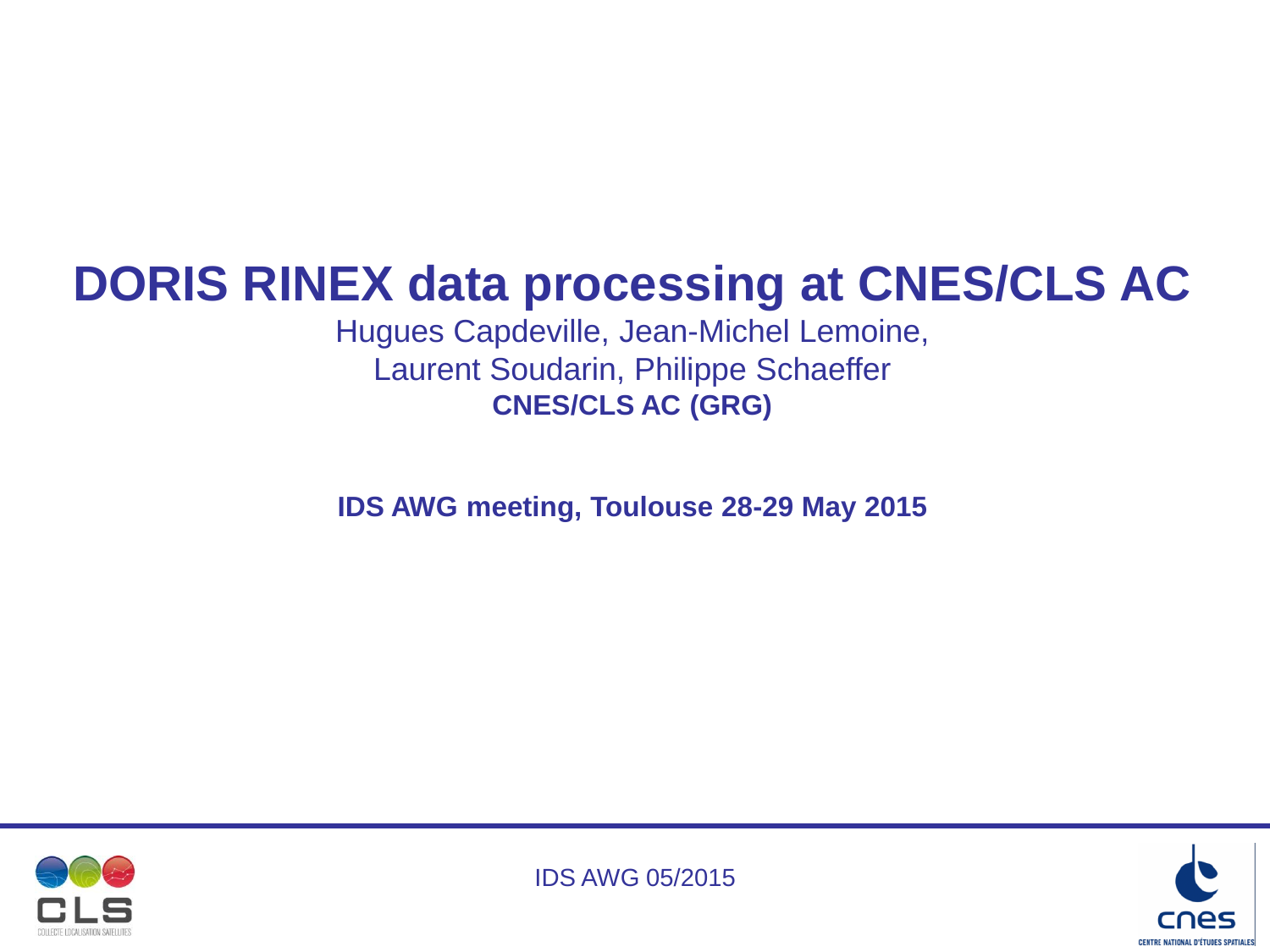### **1. METHOD**

#### **BASIC EQUATIONS**

A- CONVERSION BETWEEN PROPER TIME  $\mathcal T$  of a CLOCK AND COORDINATE TIME  $\,t$ 

$$
(1) \qquad d\tau \approx \left[1 - \frac{U}{c^2} - \frac{V^2}{2c^2}\right] dt
$$

Where:

*U* is the gravitational potential at the location of the clock *V* is the velocity of the clock in the coordinate reference frame *c* is the velocity of light in the void



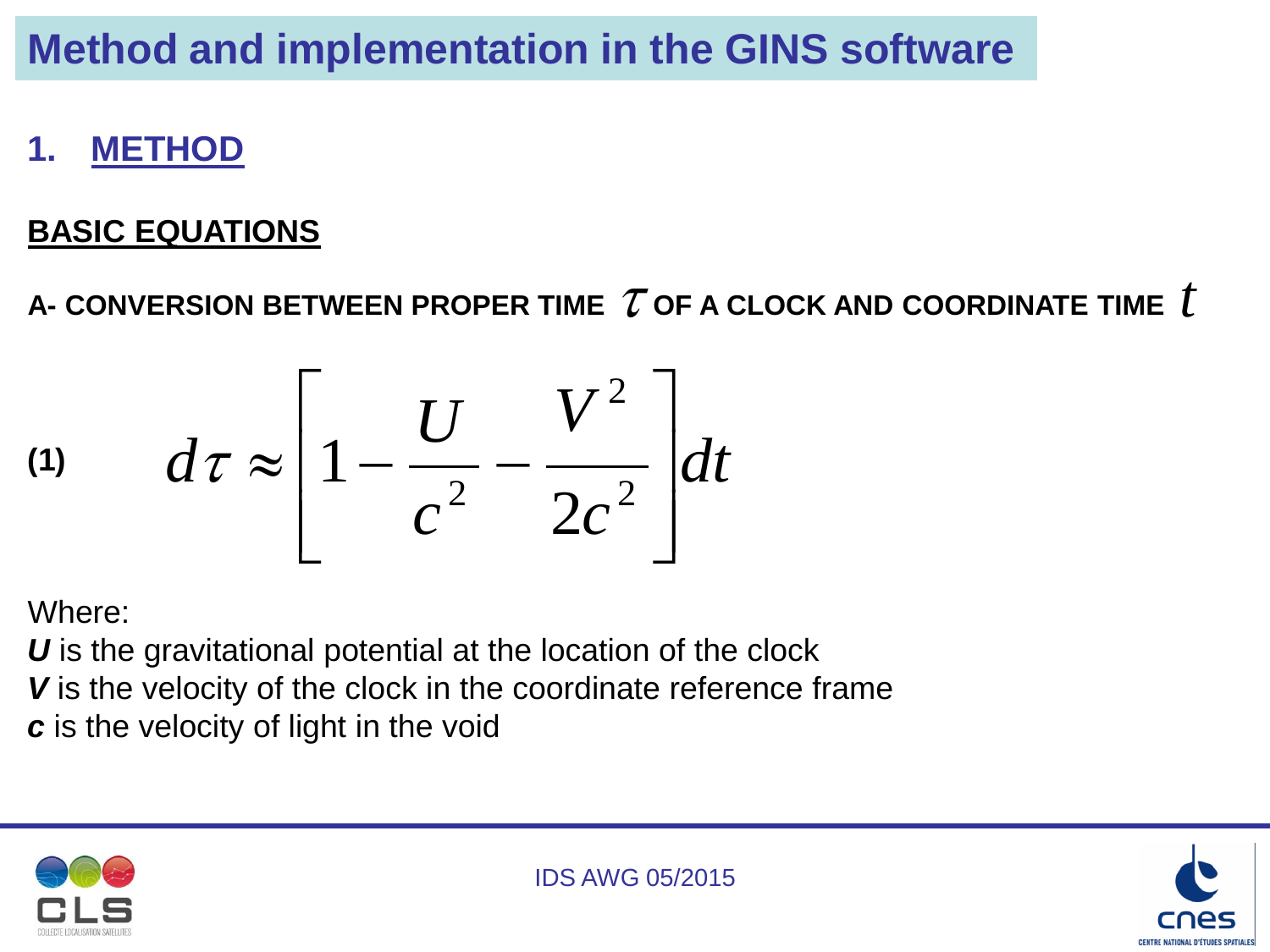**B- TRANSIT TIME OF A PHOTON BETWEEN A POINT OF EMISSION AND A POINT OF RECEPTION**

$$
\sum_{\text{R}} \frac{P}{R_e}
$$
\n
$$
\sum_{\text{R}} \frac{P}{R_e}
$$
\n
$$
\sum_{\text{transit}} \approx \frac{P}{C} + 2 \frac{\mu}{c^3} \ln\left(\frac{R_e + R_r + \rho}{R_e + R_r - \rho}\right)
$$
\nWhere:

Where:

*ρ* is the curvilinear trajectory of the photon; close at the first order to the geometrical distance between the emitter and the receiver

*µ = GM* , with *G*: gravitational constant, *M*: mass of the Earth

*R<sup>e</sup>* and *R<sup>r</sup>* are the geometrical distance of the emitter (resp. receiver) to the center of the reference frame, coincident with the center of mass of the Earth



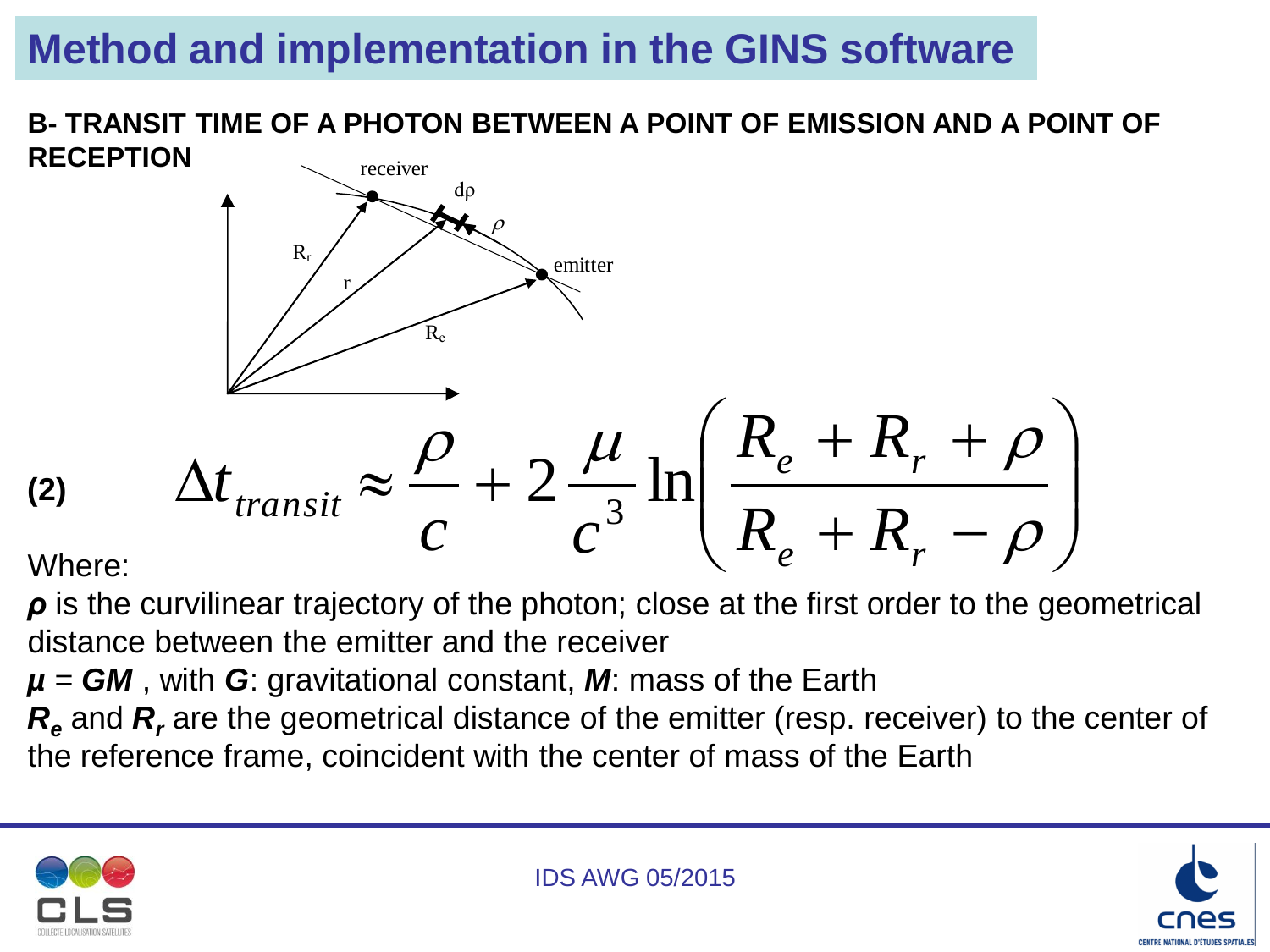Let us define the 4 events:

- $\mathbb D$  Emission of the 1<sup>st</sup> cycle by the emitter
- $\mathbb{O}'$  Reception of the 1<sup>st</sup> cycle by the receiver
- $\oslash$  Emission of the N<sub>e</sub><sup>-th</sup> cycle by the emitter
- $\oslash$ ' Reception of the N<sub>e</sub><sup>th</sup> cycle by the receiver



x

During the proper time interval  $\Delta \tau_r = \tau_{r_2} - \tau_{r_1}$ , the receiver has received the  $N_e$  cycles sent by the emitter, with  $N_e = f_e \Delta \tau_e$ ,  $f_e$  being the proper frequency of the emitter. The receiver is also equipped with an oscillator and during the proper time interval  $\Delta\tau_{r}$ , it has generated a number  $N_r = f_r \Delta \tau_r$  of cycles,  $f_r$  being the proper frequency of the receiver. The Doppler measurement is the count, by the receiver electronics, of the number of cycles of difference between  $N_e$  and  $N_r$ :

*NDOP N<sup>e</sup> N<sup>r</sup>* => *DOP <sup>e</sup> <sup>e</sup> <sup>r</sup> <sup>r</sup> N f f*



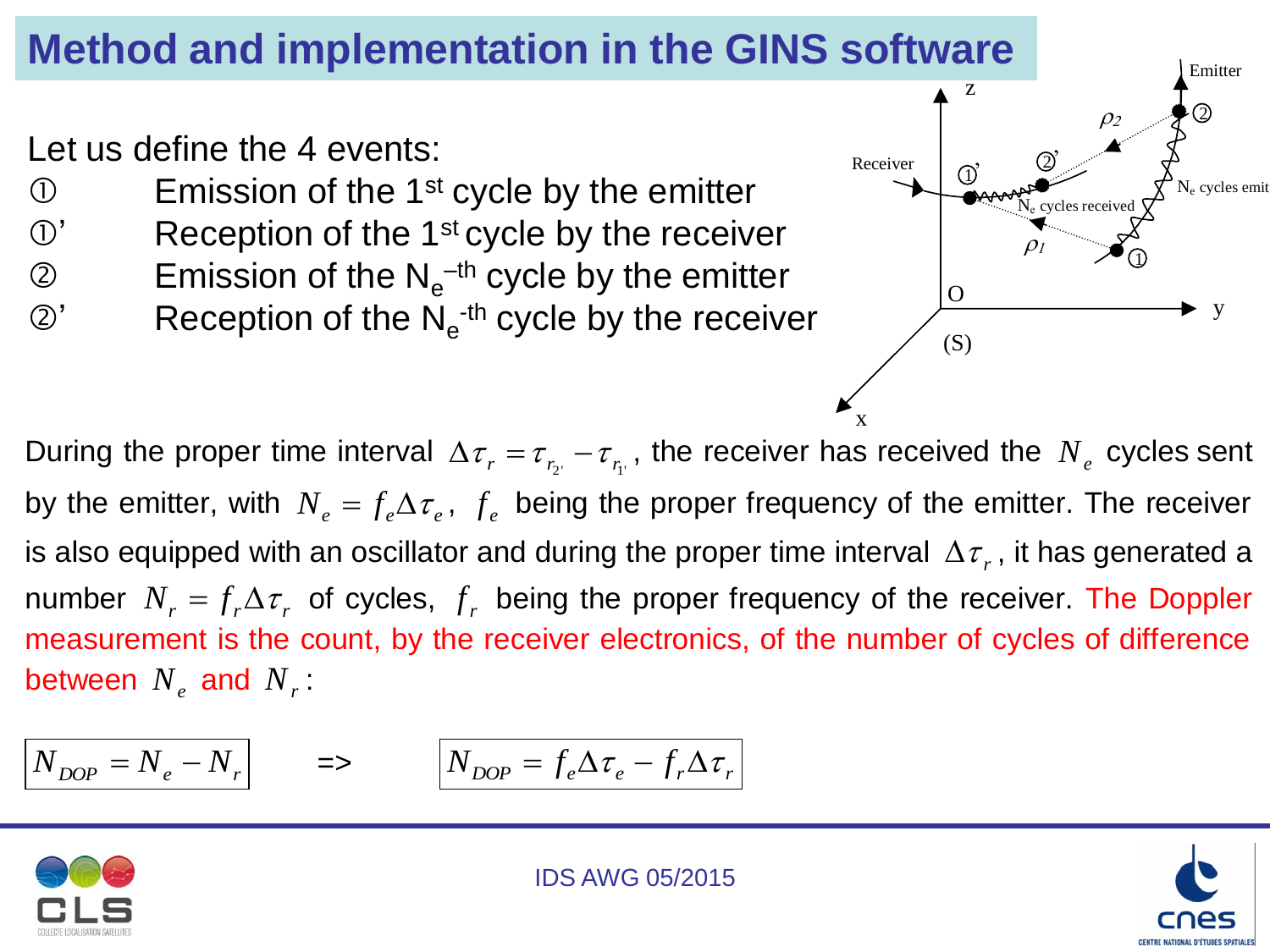In the RINEX files, this Doppler count is the difference between two phase measurements done at different time tags in the proper time of the receiver.

Let us express  $\Delta\tau_{e}$  as a function of  $\Delta\tau_{r}$ , using coordinate time as an intermediary:

 $(t_2 - t_1)$ 2  $1 - \frac{6}{a^2} - \frac{6}{2 a^2} (t_2 - t_1)$ 2  $\tau_{e_1} \approx \left(1 - \frac{\sigma_e}{c^2} - \frac{r_e}{2c^2}\right)(t_2 - t)$ *c V c*  $U_e$   $V_e^2$  $\tau_e = \tau_{e_2} - \tau_{e_1} \approx \left(1 - \frac{G_e}{c^2} - \frac{V_e}{2c^2}\right)(t_2 \overline{\phantom{a}}$  $\int$  $\setminus$  $\overline{\phantom{a}}$  $\mathsf{L}$  $\setminus$  $\bigg($  $\Delta\tau_e = \tau_{e_2} - \tau_{e_1} \approx \left(1 - \frac{C_e}{2} - \frac{V_e}{2}\right)$  ( $t_2 - t_1$ ) From (1), assuming  $U_e$  and  $V_e$  are constant over  $(t_2 - t_1) = (t_2 - t_2) + (t_2 - t_1) + (t_1 - t_1)$  $= -(t_2 - t_2) + (t_2 - t_1) + (t_1 - t_1)$  $\overline{\phantom{a}}$  $\int$  $\backslash$  $\overline{\phantom{a}}$  $\setminus$ ſ  $+ R_{2'} + R_{2'} +$  $-t_2 = \frac{\mu_2}{\mu_1} +$  $_2$   $\pi$   $_{2'}$   $\pi$   $_{2'}$ 2  $\mathbf{r}_2 \cdot \mathbf{r}_2$ 3 2  $t_2 - t_2 = \frac{\rho_2}{1} + \frac{2GM}{3} \ln \frac{2GM}{3}$  $\rho$  $\rho_2$  2GM  $_1$  | K<sub>2</sub> + K<sub>2</sub> +  $\rho$  $R_2 + R$  $R_2 + R$ *c GM c*  $t_{2} - t_{2} = \frac{P_{2}}{P_{1}} + \frac{2GM}{r_{1}} \ln \left| \frac{R_{2} + R_{2} + P_{2}}{R_{1}} \right|$  From (2) *r r r*  $r \sim \left( \frac{1}{c^2} \right)^{-1} 2c$ *V c U*  $t_2 - t_1 = \Delta t_r \approx \left(1 + \frac{U_r}{c^2} + \frac{V_r}{2c^2}\right) \Delta \tau$ J  $\setminus$  $\overline{\phantom{a}}$  $\setminus$ ſ  $-t_{1} = \Delta t_{r} \approx 1 + \frac{C_{r}}{a^{2}} + \frac{V_{r}}{2a^{2}}$ 2  $v_1 - \Delta v_r \sim \left(1 + \frac{c^2}{c^2} + \frac{c^2}{2}\right)$  $1 + \frac{U_r}{2} + \frac{V_r}{2} \Delta \tau_r$  From (1), assuming  $U_r$  and  $V_r$  are constant over

> $(\tau _2 - \tau _1)$ ; that is to say, in the case of an upward Doppler, for small orbit eccentricities.

$$
t_{1'} - t_{1} = \frac{\rho_{1}}{c} + \frac{2GM}{c^{3}} \ln \left( \frac{R_{1} + R_{1'} + \rho_{1}}{R_{1} + R_{1'} - \rho_{1}} \right)
$$

*From (2)* 



IDS AWG 05/2015

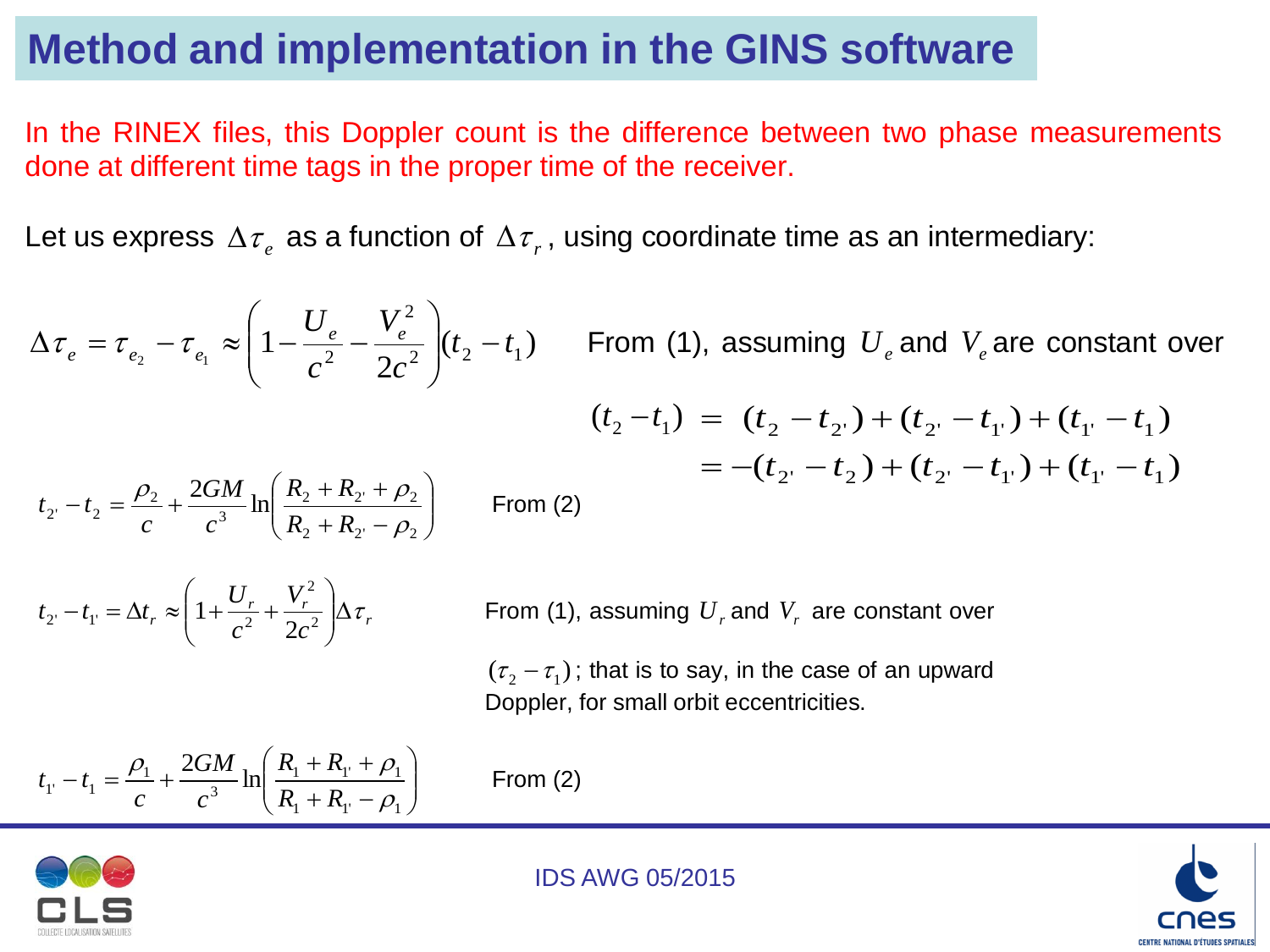Finally we get **(3)**:

$$
N_{DOP} = f_e \left( 1 - \frac{U_e}{c^2} - \frac{V_e^2}{2c^2} \right) \left[ \left( 1 + \frac{U_r}{c^2} + \frac{V_r^2}{2c^2} \right) \Delta \tau_r - \frac{\rho_2 - \rho_1}{c} + 2 \frac{GM}{c^3} \left[ \ln \left( \frac{R_1 + R_{\rm l} + \rho_1}{R_1 + R_{\rm l} - \rho_1} \right) - \ln \left( \frac{R_2 + R_{\rm l} + \rho_2}{R_2 + R_{\rm l} - \rho_2} \right) \right] \right]
$$

Assuming  $\sim << 1$ *c V* and  $\frac{0}{2}$  < 1  $\frac{c}{2c^2}$  << *c U* , and converting to velocity, we get the equations used in GINS:

**(4)**

$$
v_{measured} = \frac{c}{f_{e_N}} \left( f_{e_N} - f_{r_T} - \frac{N_{DOP}}{\Delta \tau_r} \right) + \Delta V_{IDNO} + \Delta V_{TROPO} + \Delta V_{REL}
$$
  

$$
v_{theo} = \left( 1 - \frac{U_e}{c^2} - \frac{V_e^2}{2c^2} \right) \frac{\rho_2 - \rho_1}{\Delta \tau_r} - \frac{c \left( \frac{N_{DOP}}{\Delta \tau_r} + f_{rT} \right)}{f_{e_N}} \frac{\Delta f_e}{f_{e_N}}
$$



IDS AWG 05/2015

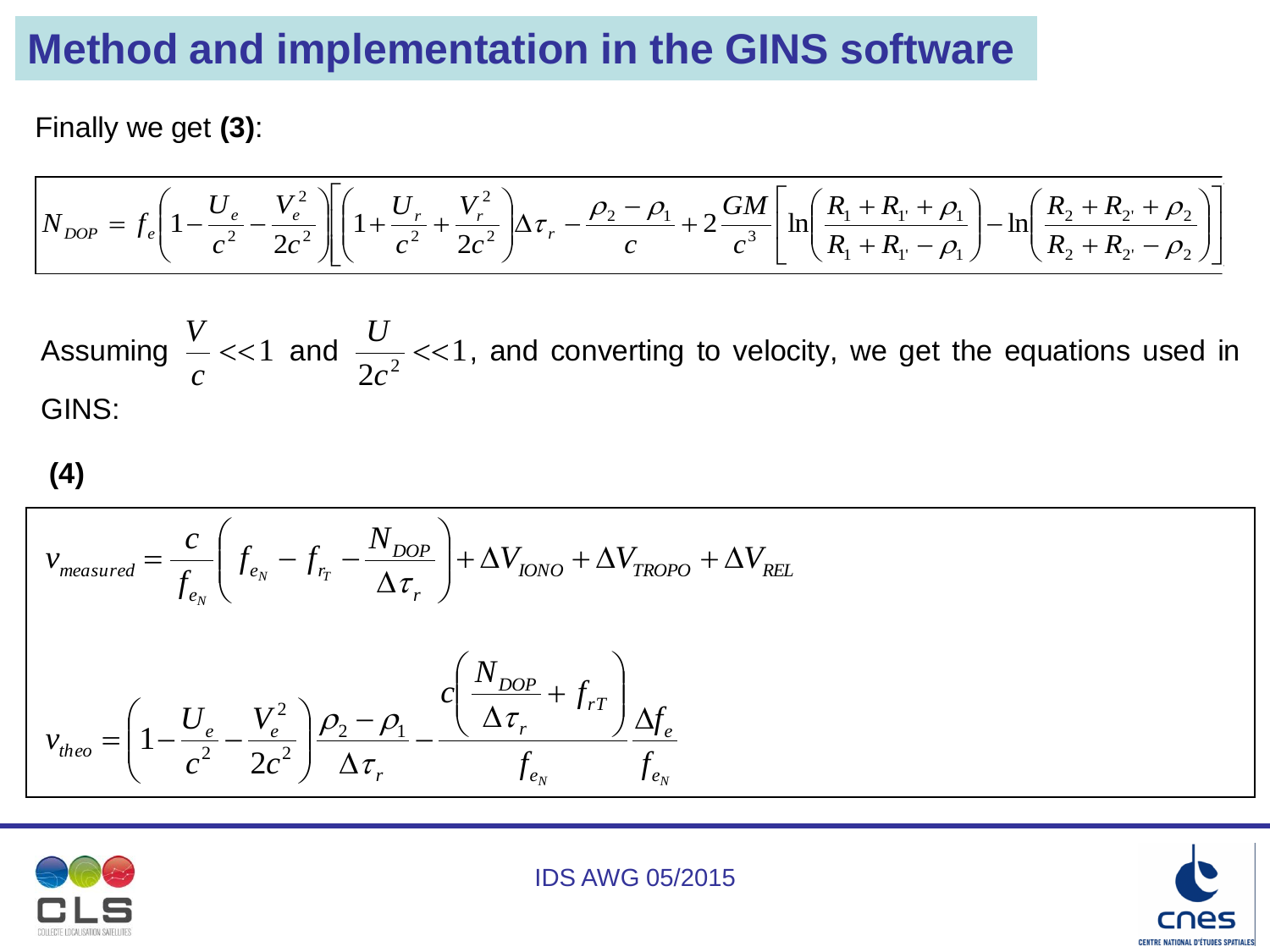- $\bullet$ *v*<sub>measured</sub> is the measured relative velocity between the emitter and the receiver between the events 1') and 2'), based on the Doppler count *N<sub>DOP</sub>*, corrected for the ionospheric, tropospheric and relativistic effects;
- $v_{\text{theo}}$  is the theoretical (or computed) velocity between the emitter and the receiver between the events 1') and 2'), corrected for a solved-for frequency bias per pass  $f_{e_{\scriptscriptstyle N}}^{\phantom{\dagger}}$  $\Delta f_e^+$ of the emitter;
- $f_{r_T} = f_{r_N} + \Delta f_r$  is an estimate of the true proper frequency of the receiver based either on a polynomial regression over the frequency offsets estimated during the passes over the master beacons (which have a quasi-nil proper frequency offset), or from the receiver frequency estimates found in the RINEX files. Beware: in that case the frequency estimation is not smooth enough, and a linear (or polynomial) interpolation has to be done between the first and last value of the RINEX file.
- *U<sup>r</sup>* and *U<sup>e</sup>* are the gravitational potential of resp. the receiver and the emitter



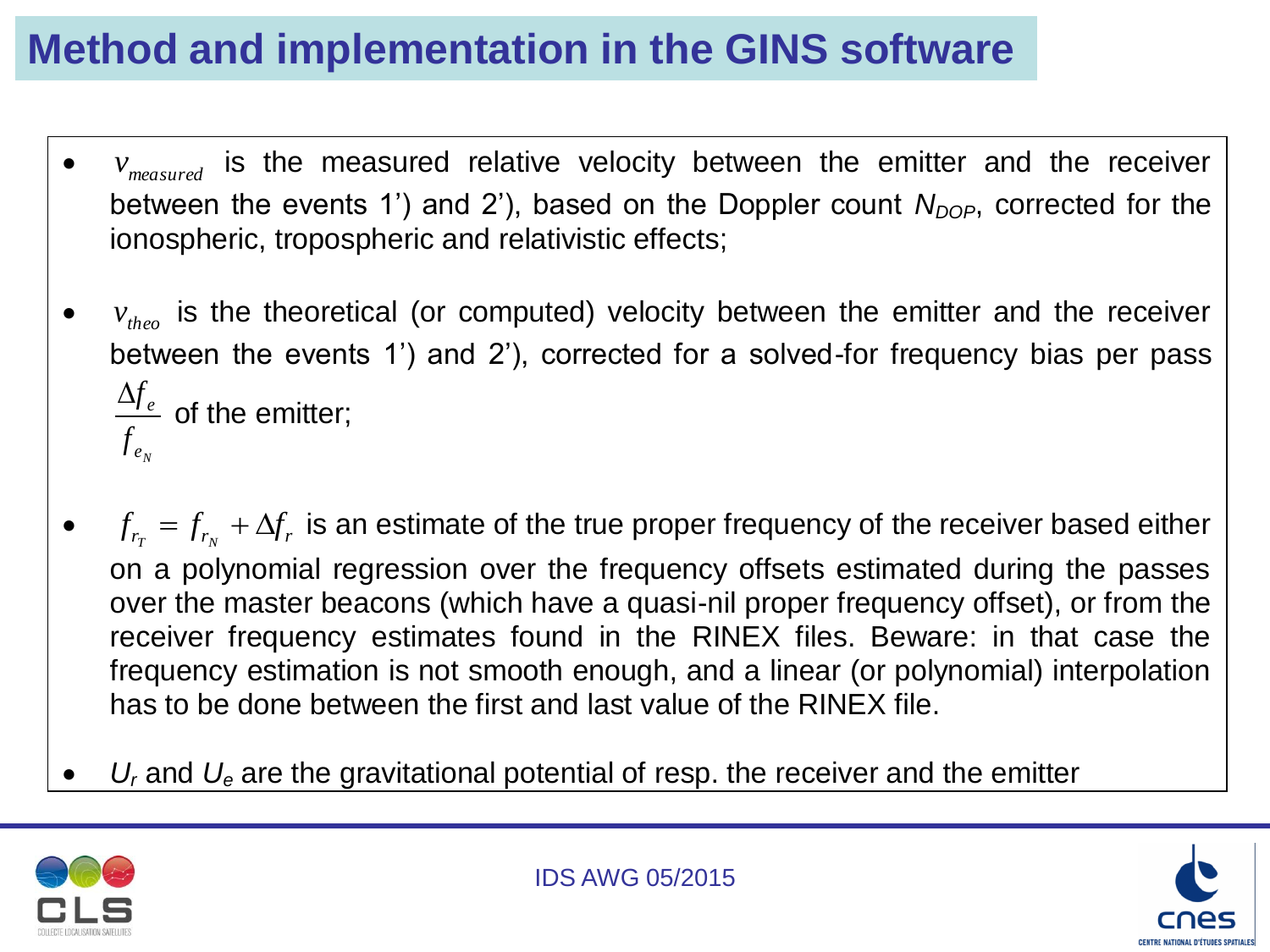•  $\Delta V_{REL} = \Delta V_{REL_H} + \Delta V_{REL_T}$  is the relativistic correction which is composed of two parts, the clock correction  $\Delta V_{REL_H}^{\phantom{Z}}$  and the transit correction  $\Delta V_{REL_T}^{\phantom{Z}}$  :  $\Delta V_{REL_H} = -\frac{1}{2} U_r - U_e + \frac{V_r - V_e}{2}$  $\rfloor$  $\overline{\phantom{a}}$  $\mathbf{r}$ L  $\vert V_r \vert V_r^2$  –  $\Delta V_{\substack{F\vert L,\cdots}} = -\left| U_{\substack{r}} - U_{\substack{A}} + \right|$ 2  $1\vert_{U} = \vert V_r^2 - V_e^2$ *r e*  $REL_{H}$   $\bigcup_{r}$   $\bigcup_{e}$  $V_r^2-V$  $U_r$ <sup>-U</sup> *c*  $V_{\mathit{REL}_H}$  $\sigma \Delta V_{REL_T} = \frac{-r}{\Delta - c^2} \ln \left| \frac{r_1 - r_1 + r_1}{R + R} \right| - \ln \left| \frac{r_2 - r_2 + r_2}{R + R} \right|$  $\overline{\phantom{a}}$  $\overline{\phantom{a}}$ L L  $\mathbf{r}$  $\overline{\phantom{a}}$  $\overline{\phantom{a}}$  $\int$  $\setminus$  $\overline{\phantom{a}}$  $\overline{\phantom{a}}$  $\setminus$  $\bigg($  $+ R_{2}$ .  $+ R_{2}$  +  $\vert$  $\int$  $\backslash$  $\overline{\phantom{a}}$  $\overline{\phantom{a}}$  $\setminus$  $\bigg($  $+ R_{1'} + R_{1}$  $\Delta$  $\Delta V_{\scriptscriptstyle{RFL_{x}}} =$  $_2$   $\top$   $N_2'$   $\top$   $p_2$  $_2$   $\top$   $\mathbf{A}_{2'}$   $\top$   $\mathbf{\mu}_{2}$  $_{1}$  +  $\mathbf{r}_{1'}$  –  $\mathbf{\mu}_{1}$  $\mathbf{1}$   $\mathbf{1}$   $\mathbf{1}$   $\mathbf{1}$   $\mathbf{1}$   $\mathbf{1}$   $\mathbf{1}$   $\mathbf{1}$  $\frac{2\mu}{\sigma e^2}$   $\ln \left( \frac{R_1 + R_{1} + \rho_1}{R_1 + R_2 + \rho_2} \right) - \ln \frac{2\mu}{\sigma}$  $\rho_{\scriptscriptstyle \ell}$  $\rho_{\scriptscriptstyle\ell}$  $\rho_{\scriptscriptstyle \Vert}$  $\rho_{\scriptscriptstyle \Vert}$  $\tau$  $\mu$  $R_2 + R$  $R_2 + R$  $R_{1} + R$  $R_{1} + R$ *c V r REL<sup>T</sup>*



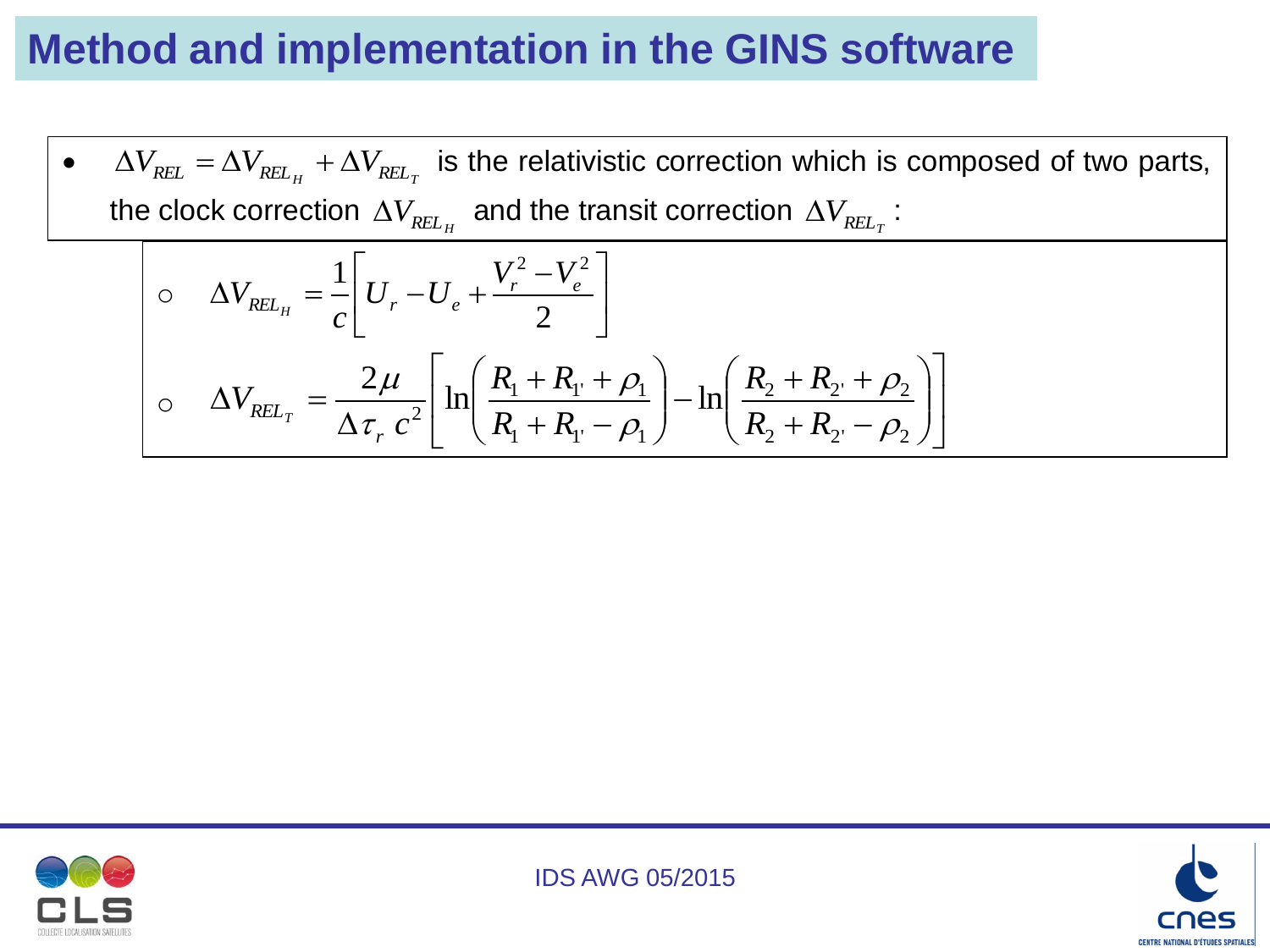### **2. Implementation in GINS software**

- a) **Time scales**
- b) **Correction of aberration**
- c) **Ionospheric correction**: In the RINEX files, the ionospheric correction has to be done by the users. A first-order iono-free measurement is built by combining the 400 MHz and 2 GHz measurements in the following way:

$$
D_{iono-free} = \frac{\gamma D_{2GHz} - D_{400MHz}}{\gamma - 1}
$$

Where  $\,D_{_{2GHz}}\,$  and  $\,D_{_{400MHz}}$  are the pseudo distance measurements on 2 GHz and 400  $\,$ MHz, and *γ* is the square of the frequency ratio: 2 400  $\frac{2GHz}{2}$  $\int$  $\setminus$  $\overline{\phantom{a}}$  $\setminus$  $\bigg($  $=$ *MHz GHz f f*  $\gamma = \frac{J_2 G H_z}{a}$ .

Converting to iono-free phase measurement on the 2 GHz channel using:

$$
D_{iono-free} = \lambda_{2GHz} * L_{iono-free-2GHz}, D_{2GHz} = \lambda_{2GHz} * L_{2GHz} \text{ and } D_{400MHz} = \lambda_{400MHz} * L_{400MHz}
$$



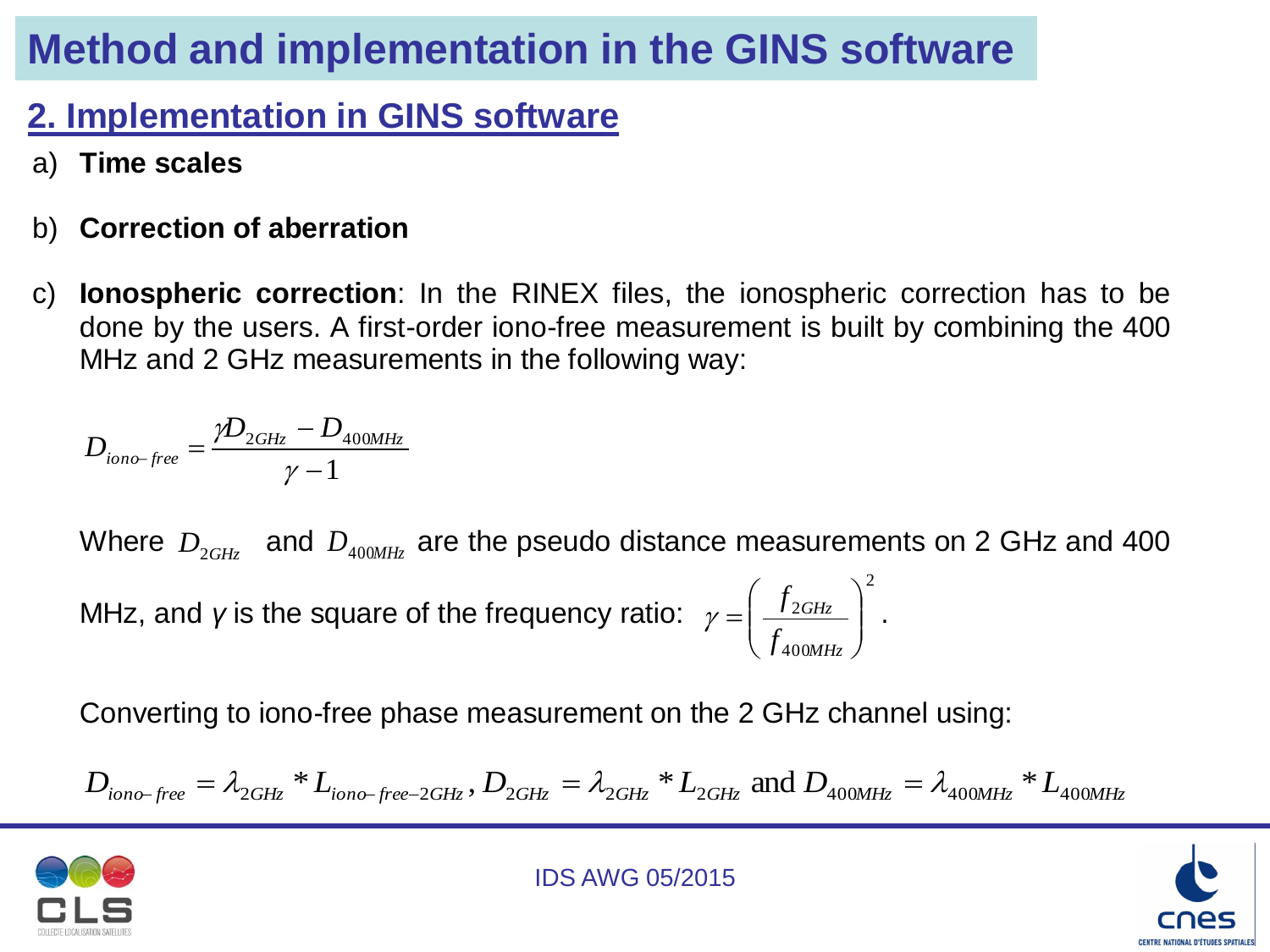$$
L_{iono-free-2GHz} = \frac{\gamma L_{2GHz} - \sqrt{\gamma L_{400MHz}}}{\gamma - 1} = L_{2GHz} + \frac{L_{2GHz} - \sqrt{\gamma L_{400MHz}}}{\gamma - 1}
$$

Where:

- *L2GHz* is the phase measurement on 2 GHz
- *L400MHz* is the phase measurement on 400 MHz

**When using these measurements, the 2 GHz phase centers can no longer be used as the end points of the measurement, the iono-free phase centers have to be used. The coordinates of the iono-free phase centers are given by the following formula:**

$$
\vec{r}_{2GHz,iono-free} = \frac{\vec{r}_{400MHz,2GHz}}{\gamma - 1}
$$

#### Where:

- $\bullet$  $\vec{r}_{2GHz,iono-free}$  $\rightarrow$ is the vector from the 2 GHz phase center to the iono-free phase center
- $\bullet$  $\vec{r}_{400MHz,2GHz}$  $\frac{4}{11}$ is the vector from the 400 MHz to the 2 GHz phase center



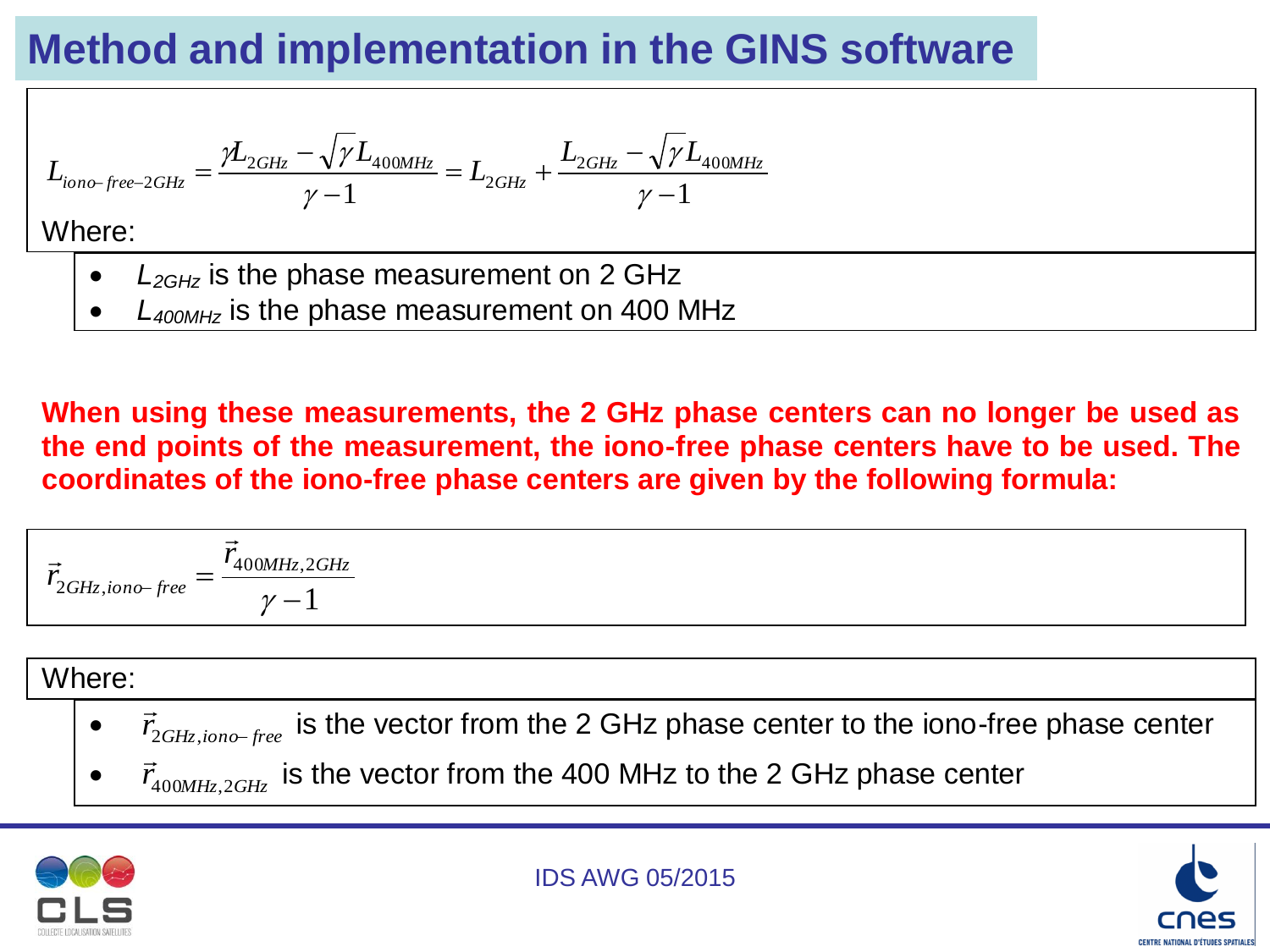**The iono-free phase centers are located a few mm away from the 2 GHz phase centers, in the direction opposite to the 400 MHz phase centers.** 

| Unit $=$ mm                                    | Ref. point $-$<br><b>400 MHz</b> | Ref. point<br>$-2$ GHz | $400$ MHz $-$<br>2 GHz | $2 GHz -$<br>iono-free | Ref. point<br>- iono-free |
|------------------------------------------------|----------------------------------|------------------------|------------------------|------------------------|---------------------------|
| <b>STAREC</b> satellite<br>antenna (Jason-2)   | 155                              | 319                    | 164                    | 6                      | 325                       |
| <b>STAREC</b> satellite<br>antenna (Cryosat-2) | 158                              | 312                    | 154                    | 6                      | 318                       |
| <b>STAREC</b> satellite<br>antenna (HY-2A)     | 154                              | 316                    | 162                    | 6                      | 322                       |
| <b>STAREC</b> satellite<br>antenna (SARAL)     | 156                              | 314                    | 158                    | 6                      | 320                       |
| <b>STAREC</b> ground<br>antenna                | 0                                | 487                    | 487                    | 19                     | 506                       |





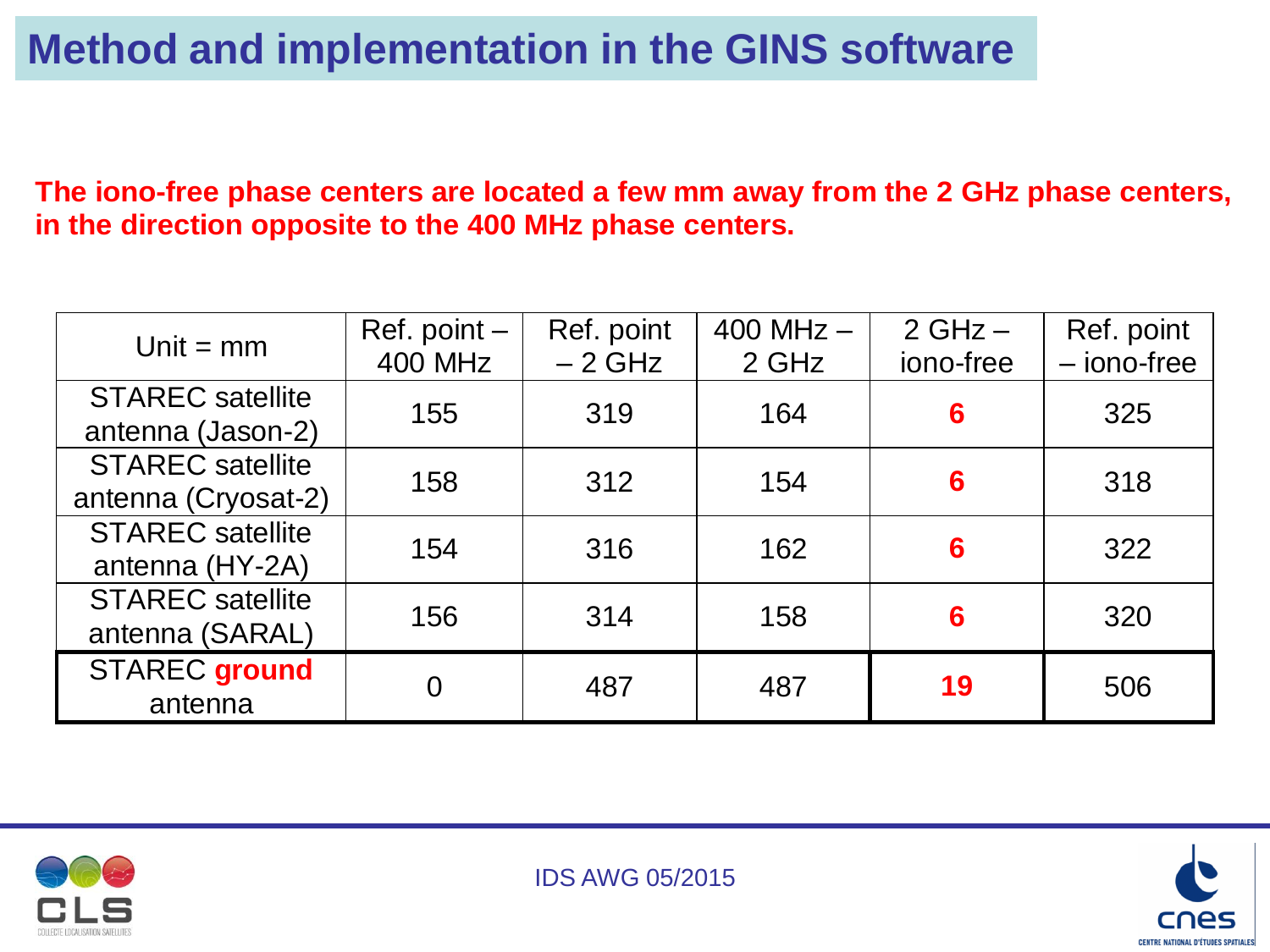#### **Processing context**

#### •**We analyzed DORIS data with 3.5-day arcs and a cut-off angle of 12°**

- 4 years of DORIS data for Jason-2 and Cryosat-2 (from January 2011 to December 2014)
- ~3 years for HY-2A (from October 2011 to December 2014)
- •**We used the following DORIS data**
- DORIS2.2 Doppler measurement
- DORIS RINEX 3.0 phase measurement converted to DOPPLER

### **DORIS RINEX data processing results**

#### •**Orbit results**

- DORIS and SLR RMS of fit of the orbit determination
- Comparison of the orbit obtained from the DORIS2.2 data to the orbit from RINEX data

#### •**Positioning results: Solution compared to ITRF2008 computed by CATREF**

Helmert parameters: Scale and Geocenter / WRMS by component (North East Up)

- Single satellite solutions: Jason-2, Cryosat-2 and HY-2A
- Multi-satellite solution Jason-2 + Cryosat-2 + HY-2A



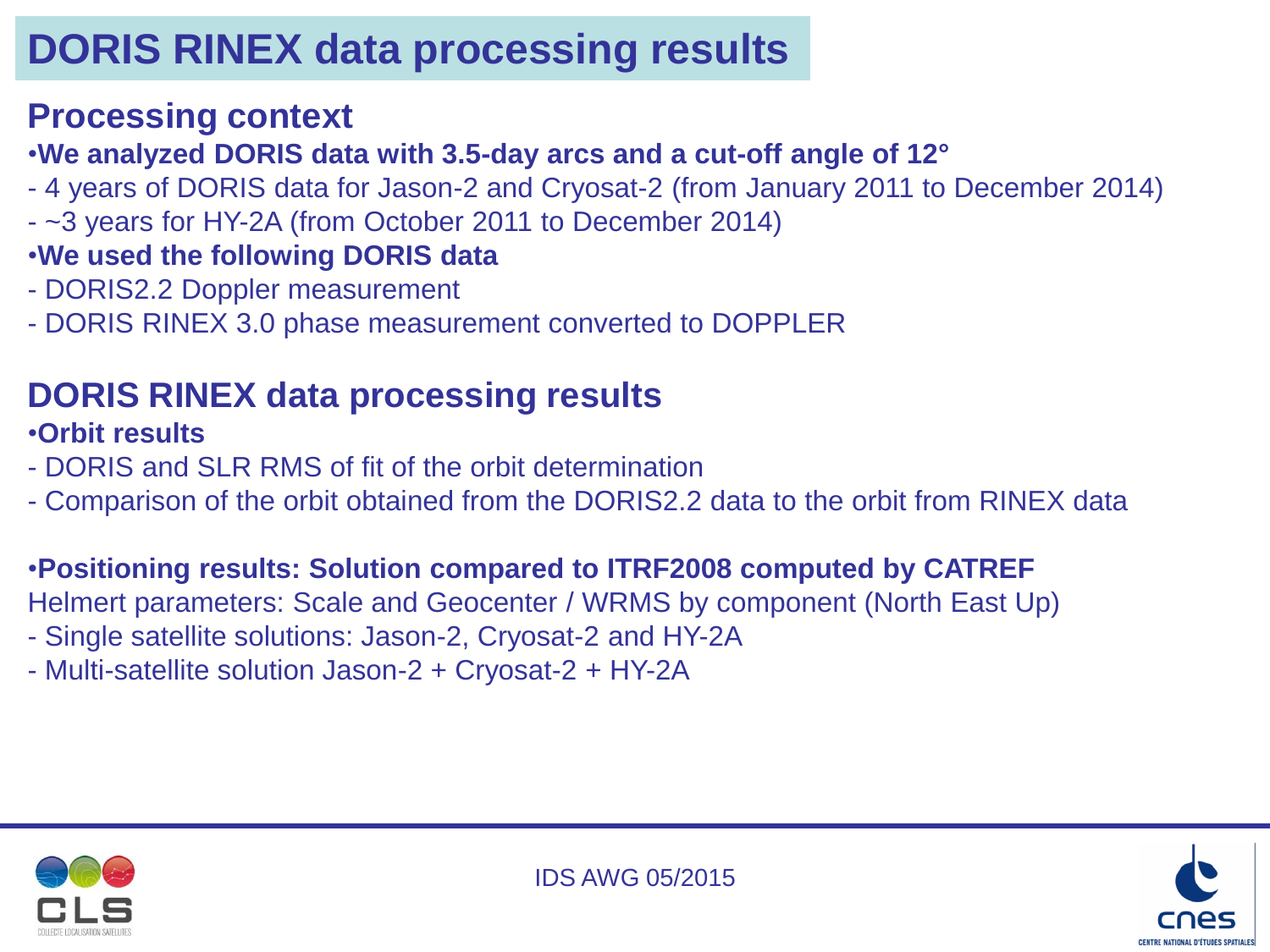#### **Jason-2 orbit results**

- **DORIS and SLR RMS of fit of the orbit determination**
- **- Orbit differences, Average and RMS by component RTN**



- **DORIS RMS of fit higher in the case of DORIS RINEX data** (0.344 mm/s vs 0.317 mm/s)
- **SLR RMS of fit slightly higher in the case of DORIS RINEX data** (1.44 cm vs 1.34 cm)
- Along track Bias of 0.3 cm between the two orbits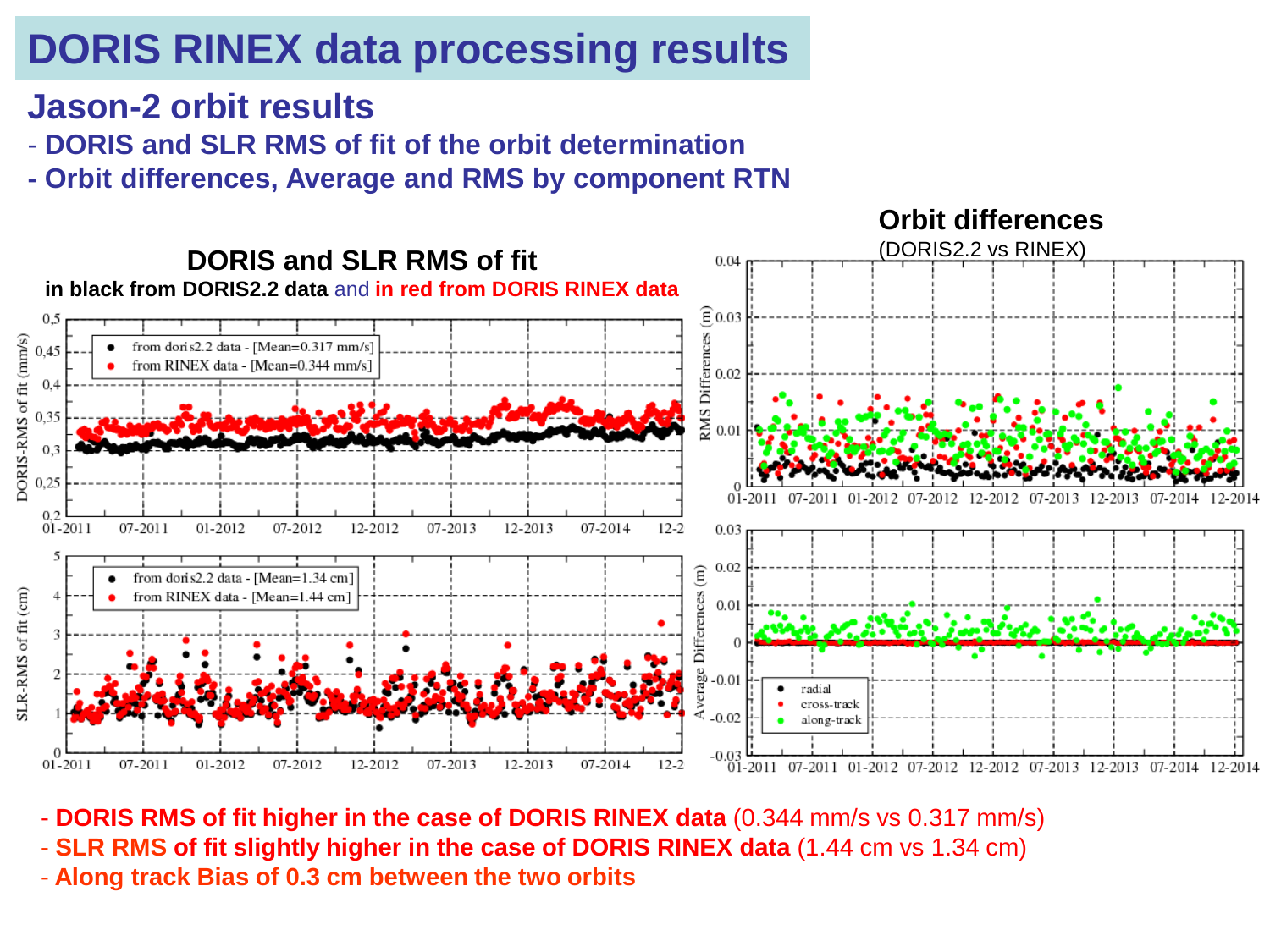#### **Cryosat-2 orbit results**

- **- DORIS and SLR RMS of fit of the orbit determination**
- **- Orbit differences, Average and RMS by component RTN**



- **DORIS RMS of fit slightly higher in the case of DORIS RINEX data** (0.367 vs 0.353 mm/s)
- **SLR RMS of fit is at the same level for the two sets of data**
- Along track Bias of 1.7 cm between the two orbits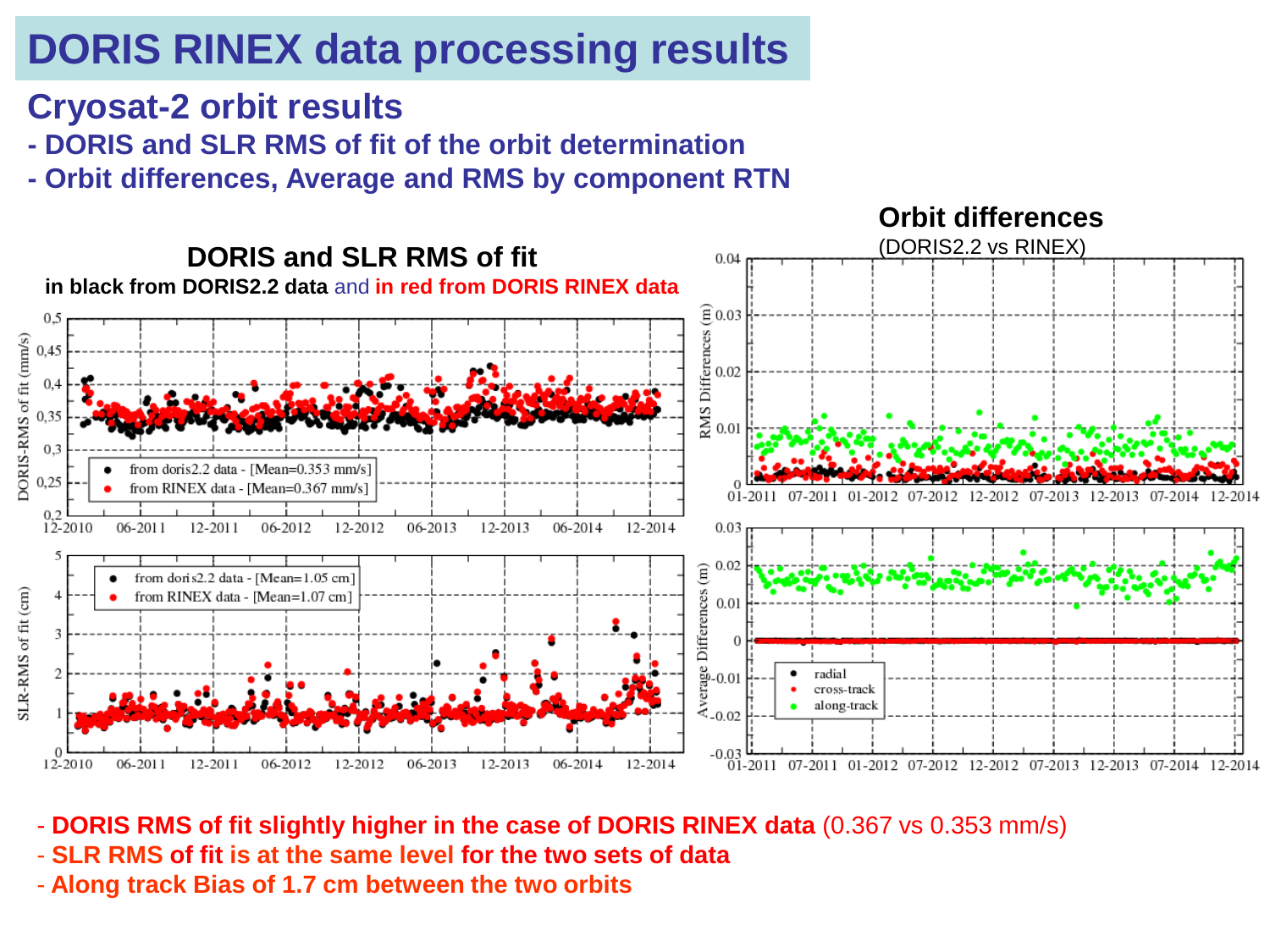#### **HY-2A orbit results**

- **- DORIS and SLR RMS of fit of the orbit determination**
- **- Orbit differences, Average and RMS by component RTN**



- **DORIS RMS of fit slightly higher in the case of of DORIS RINEX data** (0.343 vs 0.332 mm/s)
- **SLR RMS of fit is at the same level for the two sets of data**
- Along track Bias of 1.3 cm between the two orbits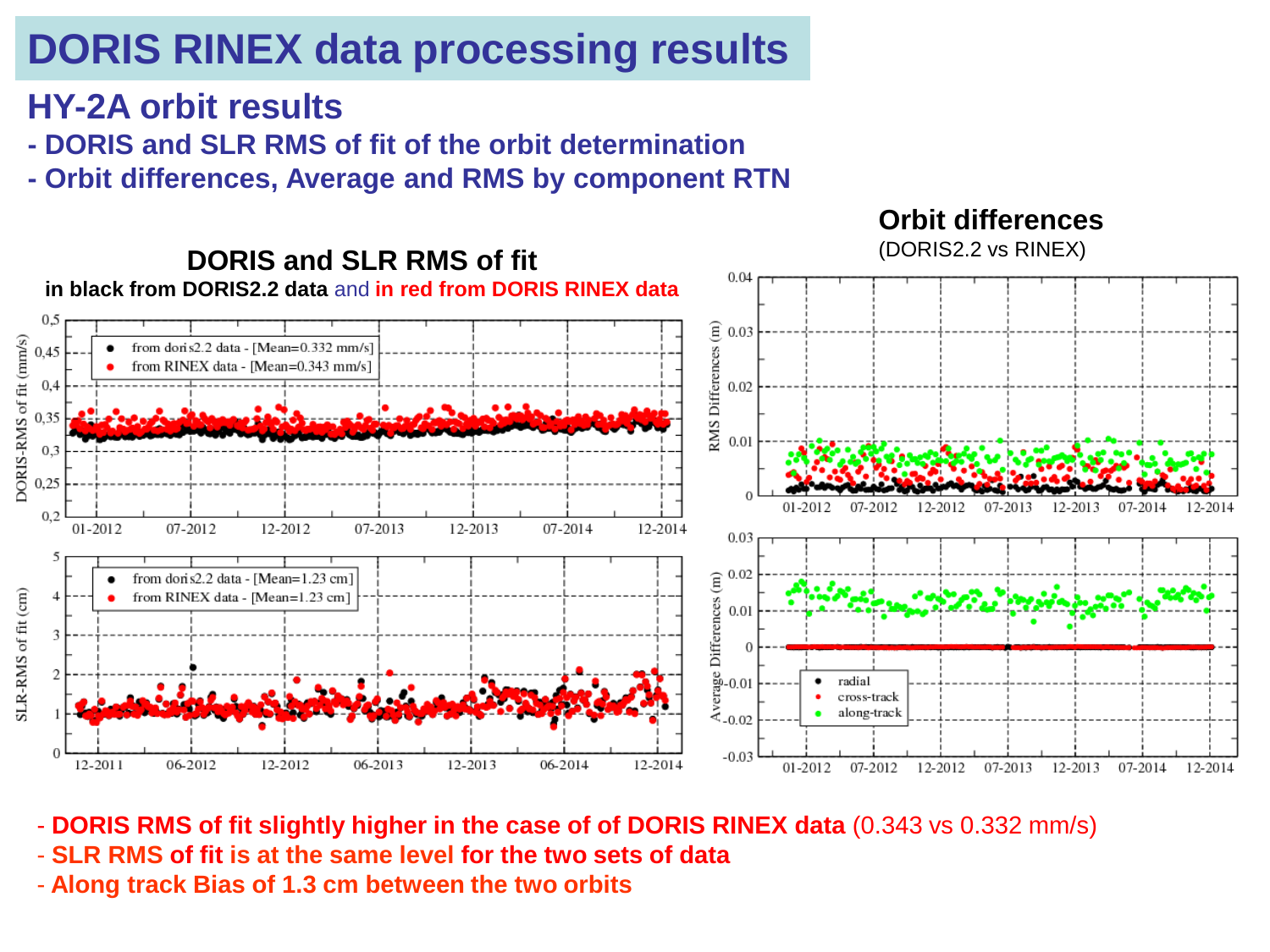#### **Positioning results**

#### **Jason-2 single satellite solution compared to ITRF2008 computed by CATREF**

- Helmert parameters: Scale and Geocenter
- WRMS by component (Up North East)

**(in black from DORIS2.2 data** and **in red from DORIS RINEX data)**



- **Larger scale with DORIS/RINEX (~2.5 cm) vanished thanks to the use of iono-free phase centers instead of the 2 GHz phase centers** 

-**The scale jump in 2012 is also seen when we use DORIS RINEX data** 

AWG 05/2015 - **For Jason-2 the quality with DORIS RINEX data is at the same level than DORIS2.2 data**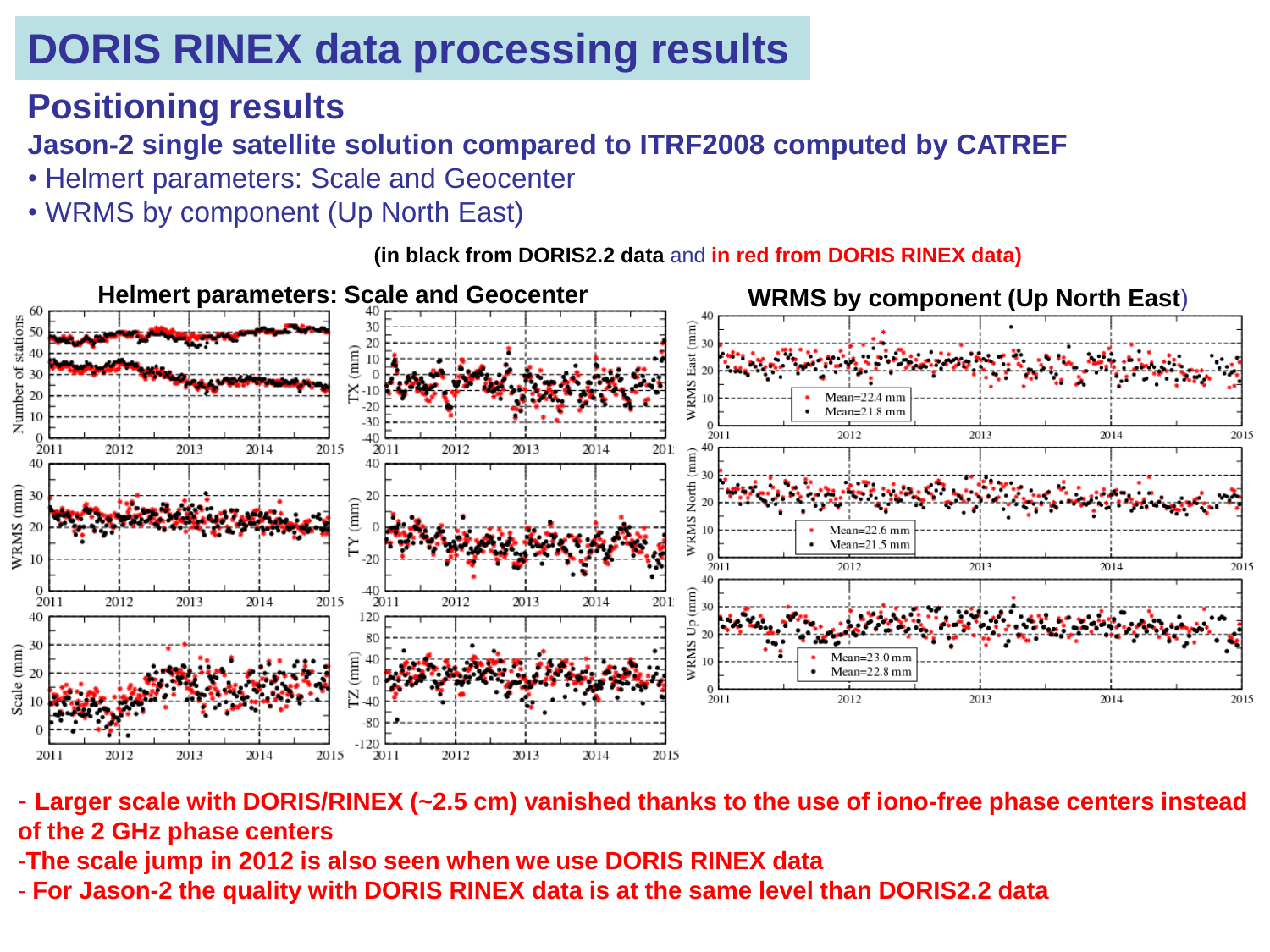#### **Positioning results**

#### **Cryosat-2 single satellite solution compared to ITRF2008 computed by CATREF**

- Helmert parameters: Scale and Geocenter
- WRMS by component (Up North East)

**(in black from DORIS2.2 data** and **in red from DORIS RINEX data)**



- **Larger scale with DORIS/RINEX (~2.5 cm) vanished thanks to the use of iono-free phase centers instead of the 2 GHz phase centers**
- **The scale jump in 2012 is also seen when we use DORIS RINEX data but not so strong**
- AWG 05/2015 **For Cryosat-2 the quality with DORIS RINEX data is at the same level than DORIS2.2 data**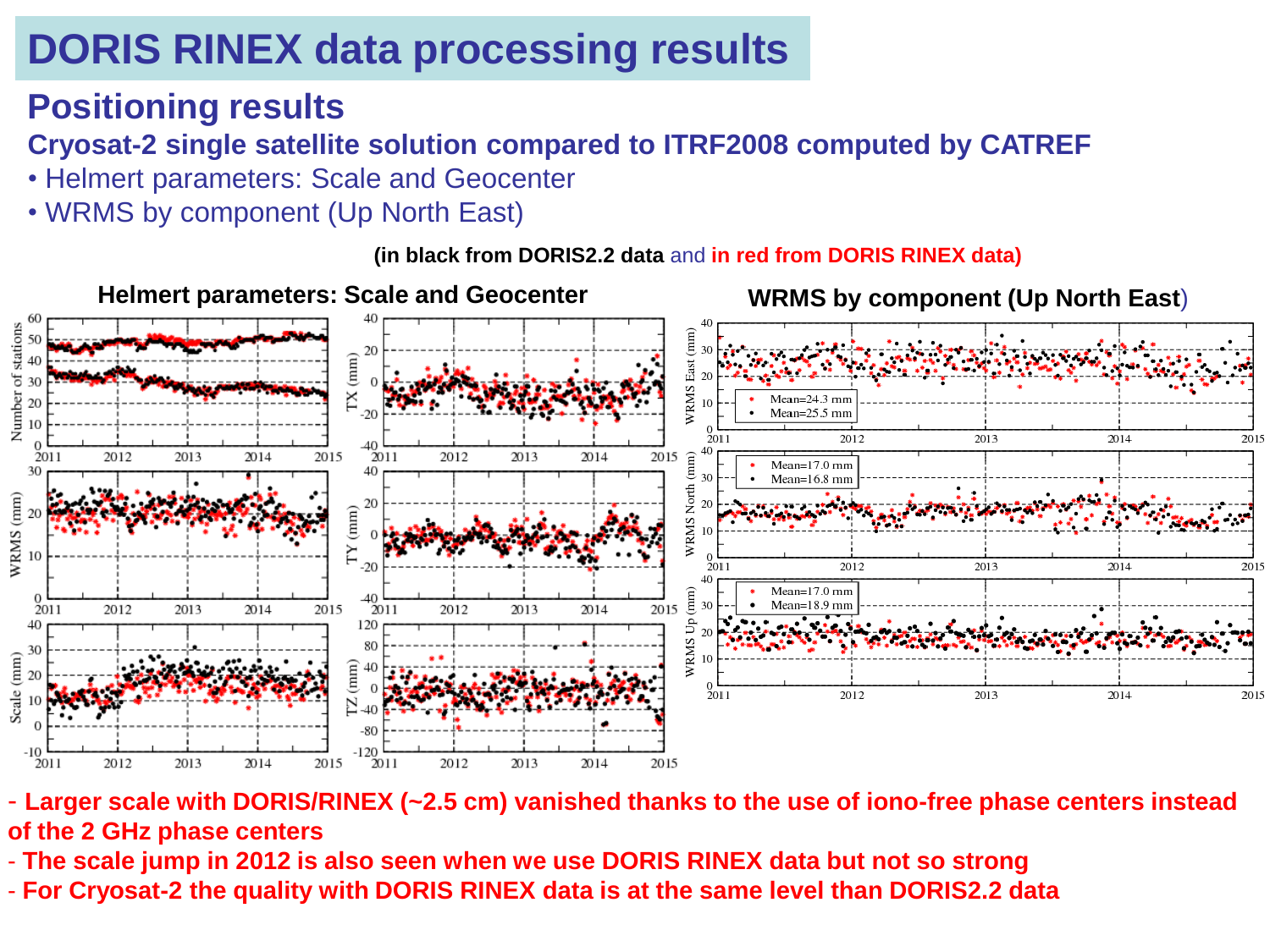#### **Positioning results**

#### **HY-2A single satellite solution compared to ITRF2008 computed by CATREF**

- •Helmert parameters: Scale and Geocenter
- WRMS by component (Up North East)

**Helmert parameters: Scale and Geocenter WRMS by component (Up North East**) of stations  $2($ TX (mm) 30 WRMS Number 20  $10$  $-20$  $Mean=19.8$  mm -10 2012.5 2013 2013.5 2014 2014.5 2015 2012  $-40$ 2012 2013 2014 2015 2012 2013 2014 2015  $-40$ WRMS North (mm)<br> $\frac{8}{5}$   $\frac{8}{5}$   $\frac{4}{5}$ 30 40  $Mean=16.4$  mm  $Mean=15.9$  mm WRMS (mm) 20  $TY(mm)$ 20  $-20$ 2012 2013 2012.5 2013.5 2014 2014.5 2015 40  $-40$  $(mm)$  $Mean=16.7$  mm 2012 2013 2014 2015 2012 2013 2014 2015 30 Mean=16.6 mm 50 80 WRMS Up 40 20  $4($ Scale (mm)  $(mm)$  $\Omega$ 20 Σ  $-80$ 2012 2012.5 2013 2013.5 2014 2014.5 2015  $-120$  $-160$ 2012 2013 2014 2015 2012 2013 2014 2015

**(in black from DORIS2.2 data** and **in red from DORIS RINEX data)**

- **Larger scale with DORIS/RINEX (~2.5 cm) vanished thanks to the use of iono-free phase centers instead of the 2 GHz phase centers**
- **The HY-2A scale is higher than the others satellites and there is no scale jump**
- AWG 05/2015 **For HY-2A the quality with DORIS RINEX data is at the same level than DORIS2.2 data**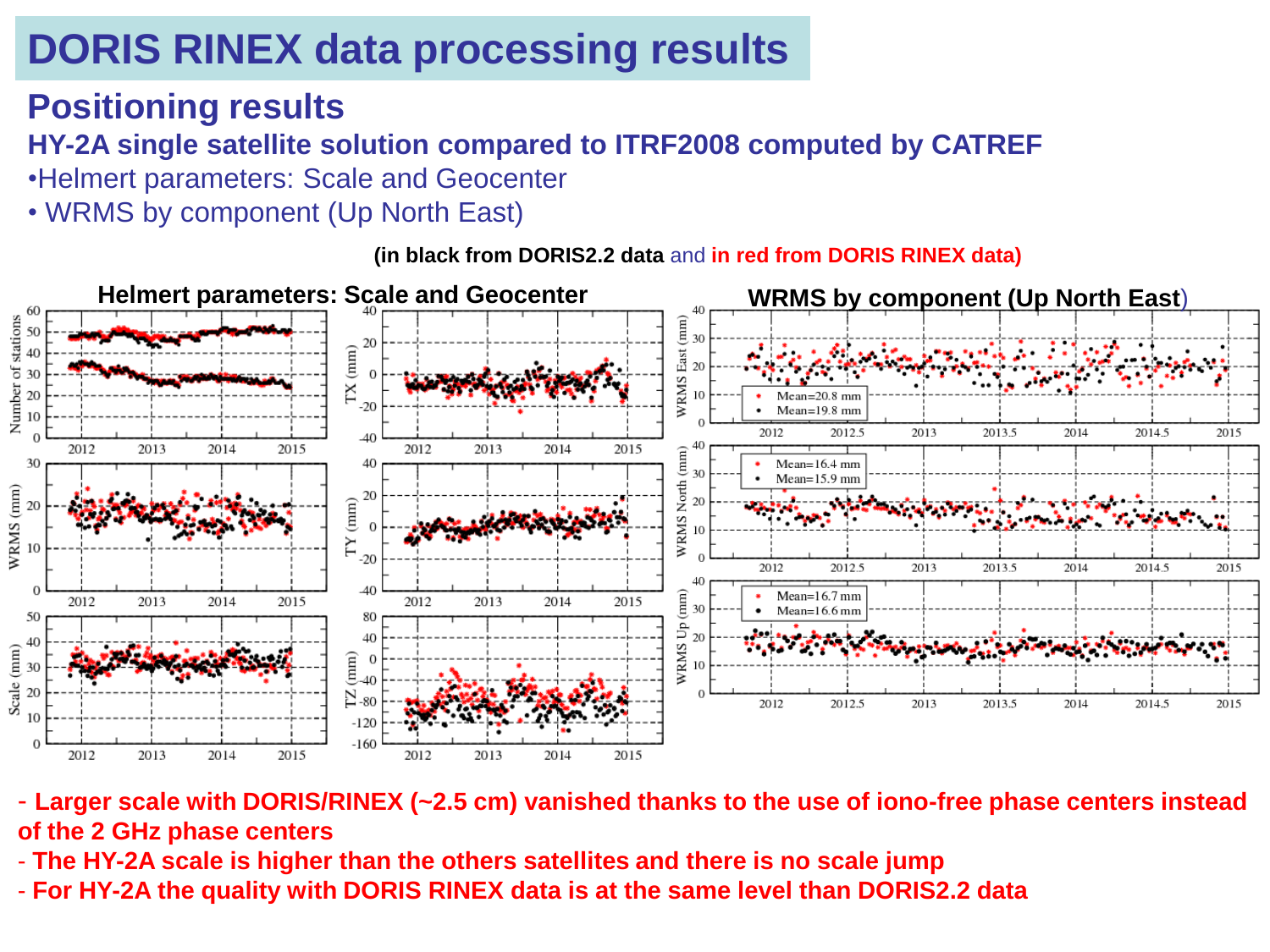#### **Positioning results**

**Multi-satellite** (Jason2,Cryosat-2,HY-2A) **solution compared to ITRF2008 computed by CATREF**

- Helmert parameters: Scale and Geocenter
- WRMS by component (Up North East)

**(in black from DORIS2.2 data** and **in red from DORIS RINEX data)**



- **Larger scale with DORIS/RINEX (~2.5 cm) vanished thanks to the use of iono-free phase centers instead of the 2 GHz phase centers** 

-**The scale jump in 2012 is also seen when we use DORIS RINEX data** 

- For multi-satellite solution the scale jump is clearly increased by HY-2A
- **For multi-satellite solution the quality with DORIS RINEX data is at the same level than DORIS2.2 data**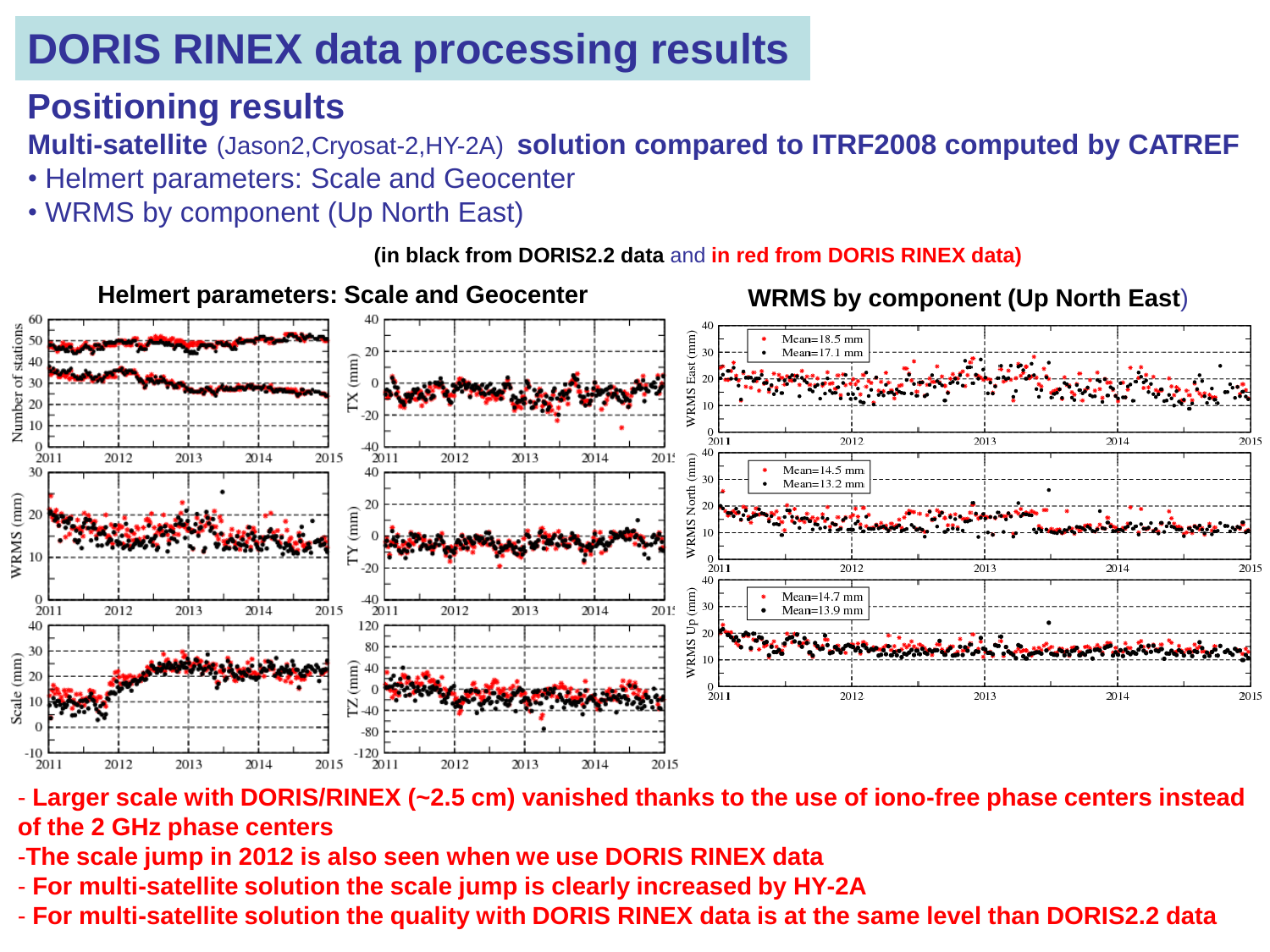## **DORIS RINEX data processing**

#### **Conclusions**

•The larger scale with DORIS/RINEX (~2.5 cm) vanished thanks to the use of iono-free phase centers instead of the 2 GHz phase centers

• There is a good agreement between the RINEX DORIS data and DORIS2.2 The quality of processing is at the same level when using DORIS RINEX data But

The DORIS RMS of fit is slightly higher in the case of DORIS RINEX data in particular for Jason-2 There is an Along track Bias between the two orbits (stronger for Crysosat-2 (~1.7 cm))

• The scale jump in 2012 is also seen when we use DORIS RINEX data and clearly increased by HY-2A

#### **Perspectives**

• Tests with the upcoming version of the DORIS RINEX including an improved time tagging from SSALTO 's component PANDOR

• Investigating the small differences of the results